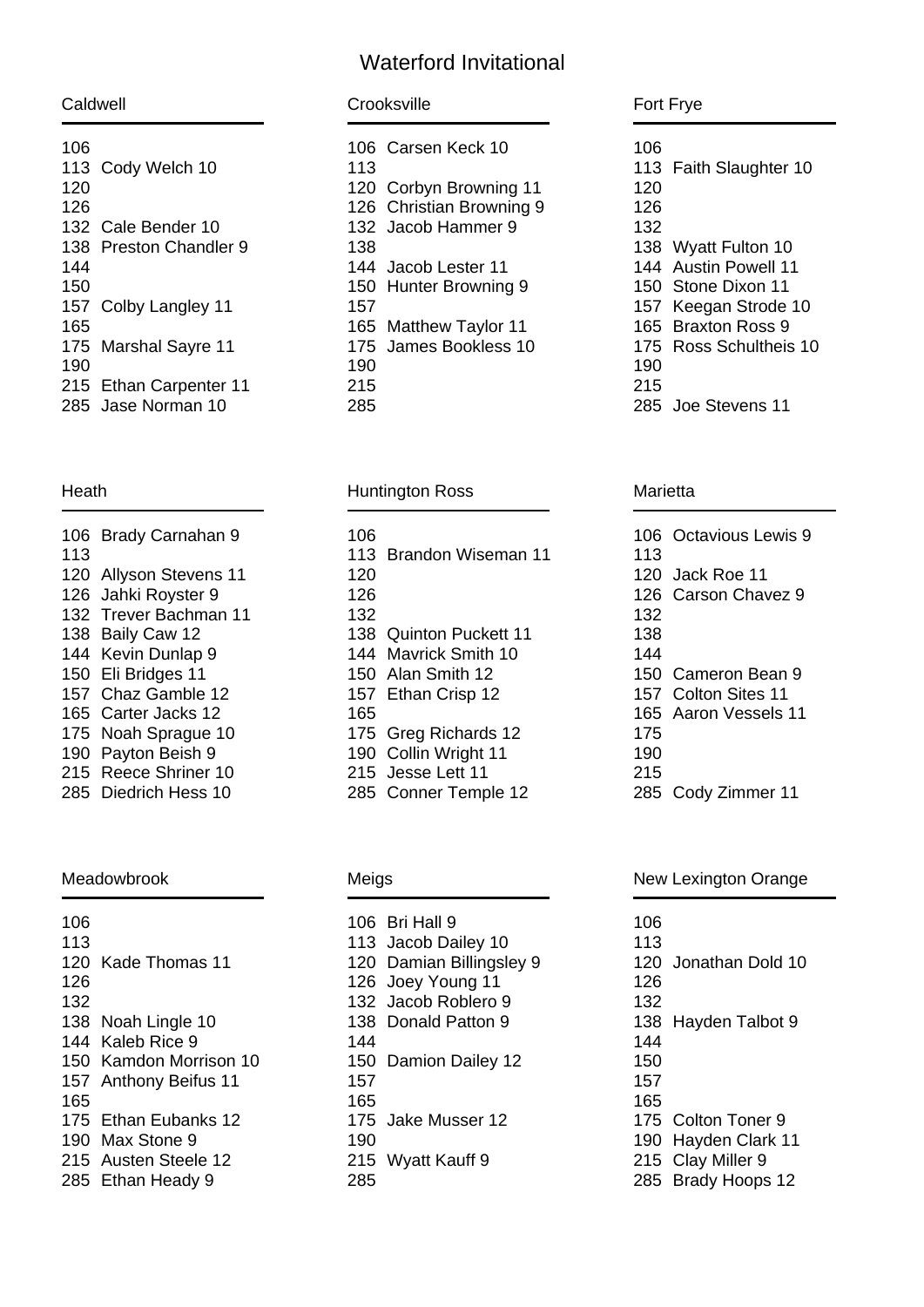| Reed. Eastern |                    |
|---------------|--------------------|
| 106           |                    |
| 113           |                    |
| 120           |                    |
| 126           |                    |
| 132           |                    |
| 138           | Gavin Smith 9      |
| 144           |                    |
| 150           | Brielle Newland 12 |
| 157           | Colton Bailey 11   |
| 165           |                    |
| 175           | Jayden Evans 12    |
| 190           |                    |
| 215           | Ethan Love 9       |
| 285           | Landon Randolph 11 |

## West Muskingum

| 106 |                     |
|-----|---------------------|
| 113 |                     |
| 120 |                     |
| 126 |                     |
| 132 | Hayden Blanton 10   |
| 138 |                     |
| 144 |                     |
| 150 | Noah McFee 9        |
| 157 | Kaleb Mcfee 12      |
| 165 |                     |
| 175 |                     |
| 190 | Nathan Eltringham 9 |
| 215 | Andrew Stark 10     |
| 285 | Parker Young 11     |

X3

| 106 |                       |
|-----|-----------------------|
| 113 |                       |
| 120 |                       |
| 126 |                       |
| 132 |                       |
| 138 | Dusty Dye*FFR 9       |
| 144 |                       |
| 150 | Dustin Doak*WAT 11    |
| 157 |                       |
| 165 | Braydon Taylor*CRO 10 |
| 175 |                       |
| 190 |                       |
|     | 215 Seth Martin*MEA 9 |
| 285 | Morgan Smith*FFR 10   |
|     |                       |

| Trimble |                             |  |  |
|---------|-----------------------------|--|--|
| 106     |                             |  |  |
| 113     |                             |  |  |
| 120     |                             |  |  |
| 126     | Xavier Cunningham 10        |  |  |
| 132     | Ella Custer 11              |  |  |
| 138 -   | Mason Hart 9                |  |  |
| 144     | Will Sharp 10               |  |  |
| 150     | <b>Montrayel Christy 12</b> |  |  |
| 157     | Ethan Fullerton 12          |  |  |
| 165.    | Brayden Markin 10           |  |  |
| 175     | Tabor Lackey 12             |  |  |
| 190     | Coltin Ward 9               |  |  |
| 215     |                             |  |  |
| 285     | Tyler Jordan 11             |  |  |

#### X1  $\overline{\phantom{a}}$

| 106 |                           |
|-----|---------------------------|
| 113 |                           |
| 120 | Peggy Belin*MAR 11        |
| 126 | Irene Belin*MAR 9         |
| 132 |                           |
| 138 | Landon Basham*REA 9       |
| 144 | Murray Stewart*FFR 9      |
| 150 | Mathais Kesselring*FFR 10 |
| 157 | Cameron Williams*TRI 12   |
| 165 | Devon Nicodemus*HEA 9     |
| 175 | Journey Clair*HEA 10      |
| 190 | Bryce Robinson*NLO 11     |
| 215 | Eric Crumb*MEI 9          |
| 285 | William Skidmore*NLO 9    |
|     |                           |

| X4  |                       |
|-----|-----------------------|
| 106 |                       |
| 113 |                       |
| 120 |                       |
| 126 |                       |
| 132 |                       |
| 138 |                       |
| 144 |                       |
| 150 | Kaylee Toner*TRI 11   |
| 157 |                       |
| 165 |                       |
| 175 |                       |
| 190 |                       |
|     | 215 Cody Freas*HEA 10 |
| 285 | Isaiah Earley*MEA 09  |

### Waterford

| 106 |                        |
|-----|------------------------|
| 113 |                        |
| 120 |                        |
|     | 126 Randy Kindle 10    |
| 132 |                        |
|     | 138 Ethan Beardmore 11 |
| 144 |                        |
|     | 150 Lane Cline 11      |
|     | 157 Tyson Moore 12     |
|     | 165 Colten Jones 9     |
| 175 |                        |
| 190 |                        |
|     | 215 Hayden Suprano 11  |
|     | 285 Judson Cooper 10   |
|     |                        |

| Х2   |                            |
|------|----------------------------|
| 106  |                            |
| 113  |                            |
| 120  |                            |
| 126  |                            |
| 132  |                            |
| 138  | C.J. Cook*HRO 10           |
| 144  | Joey Kennedy*HRO 11        |
| 150  | Ethan Bryant*HEA 11        |
| 157  | Chase Wooten*TRI 11        |
| 165. | Robert Post*CRO 10         |
| 175  | Adryan Lighter*CRO 9       |
| 190  | Katelynn Heady*MEA 11      |
| 215  | <b>Quentin Smith*MEI 9</b> |
| חהמ  |                            |

|  |  | 285 Wyatt Williams*CAL 10 |  |  |
|--|--|---------------------------|--|--|
|--|--|---------------------------|--|--|

| X <sub>5</sub> |  |  |
|----------------|--|--|
| 106            |  |  |
| 113            |  |  |
| 120            |  |  |
| 126            |  |  |
| 132            |  |  |
| 138            |  |  |
| 144            |  |  |
| 150            |  |  |
| 157            |  |  |
| 165            |  |  |
| 175            |  |  |
| 190            |  |  |
| 215            |  |  |
| 285            |  |  |